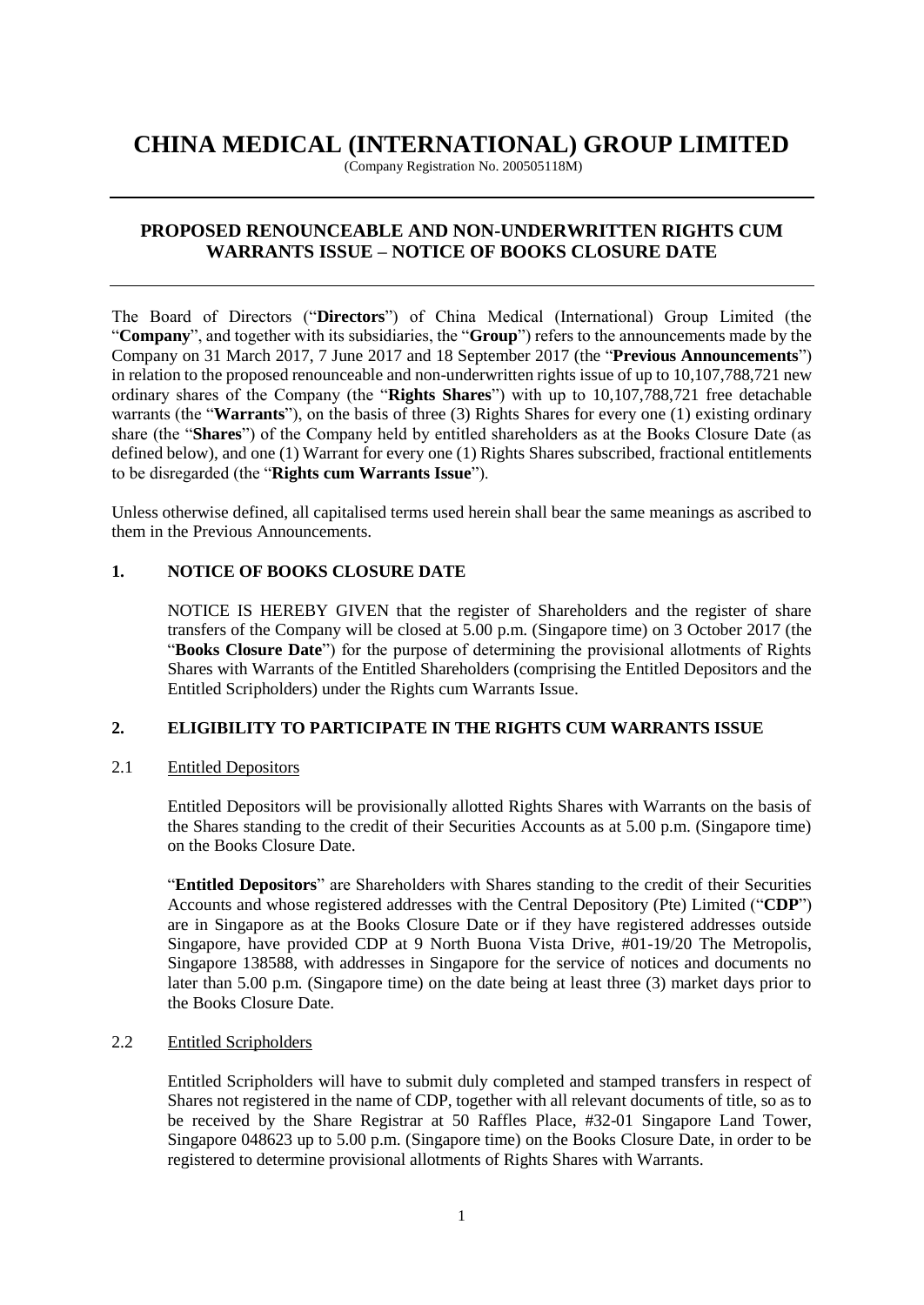"**Entitled Scripholders**" are Shareholders whose share certificates are not deposited with CDP, whose Shares are registered in their own names, and whose registered addresses with the Share Registrar are in Singapore as at the Books Closure Date or if they have registered addresses outside Singapore, have provided the Share Registrar at 50 Raffles Place, #32-01 Singapore Land Tower, Singapore 048623, with addresses in Singapore for the service of notices and documents no later than 5.00 p.m. (Singapore time) on the date being at least three (3) market days prior to the Books Closure Date.

#### 2.3 CPF Investment Scheme

CPFIS Shareholders may use, subject to the applicable CPF rules and regulations, CPF Funds for the payment of the Issue Price to subscribe for the Rights Shares with Warrants. CPFIS Shareholders who wish to accept their provisional allotments of Rights Shares with Warrants and (if applicable) apply for excess Rights Shares with Warrants using CPF Funds will need to instruct the respective approved CPF agent banks, where such CPFIS Shareholders hold their CPF Investment Accounts, to accept the Rights Shares with Warrants and (if applicable) apply for the Excess Rights Shares with Warrants on their behalf in accordance with the Offer Information Statement. CPF Funds may not, however, be used for the purchase of provisional allotments of the Rights Shares with Warrants directly from the market.

#### 2.4 Foreign Shareholders

For practicable reasons and to avoid any violation of securities legislation applicable in countries other than Singapore, the Rights Shares with Warrants will not be offered to Foreign Shareholders and the Offer Information Statement and its accompanying documents will not be despatched by the Company to Foreign Shareholders. As such, no provisional allotments of the Rights Shares with Warrants will be made to, and no purported acceptance thereof or application therefor by, Foreign Shareholders will be valid.

"**Foreign Shareholders**" are Shareholders with registered addresses outside Singapore as at the Books Closure Date and who have not, at least three (3) market days prior to the Books Closure Date, provided to CDP or the Share Registrar, as the case may be, addresses in Singapore for the service of notices and documents.

If it is practicable to do so and at the absolute discretion of the Company, arrangements may be made for provisional allotments of Rights Shares with Warrants which would otherwise be provisionally allotted to Foreign Shareholders to be sold "nil-paid" on Catalist, as soon as practicable after dealings in the provisional allotments of Rights Shares with Warrants commence.

Where such provisional allotments of Rights Shares with Warrants are sold "nil-paid" on Catalist, they will be sold at such price or prices as the Company may, in its absolute discretion, decide and no Foreign Shareholder shall have any claim whatsoever against the Company, the Sponsor, the Share Registrar or the CDP in respect of such sales or proceeds thereof, such provisional allotments of Rights Shares with Warrants, or the Rights Shares with Warrants represented by such provisional allotments.

## 2.5 Entitled Shareholders

Entitled Shareholders will be at liberty to accept in full or in part, decline or otherwise renounce or, in the case of Entitled Depositors, trade (during the provisional allotment trading period prescribed by the SGX-ST) their provisional allotments of the Rights Shares with Warrants, and will be eligible to apply for additional Rights Shares with Warrants in excess of their provisional allotments under the Rights cum Warrants Issue.